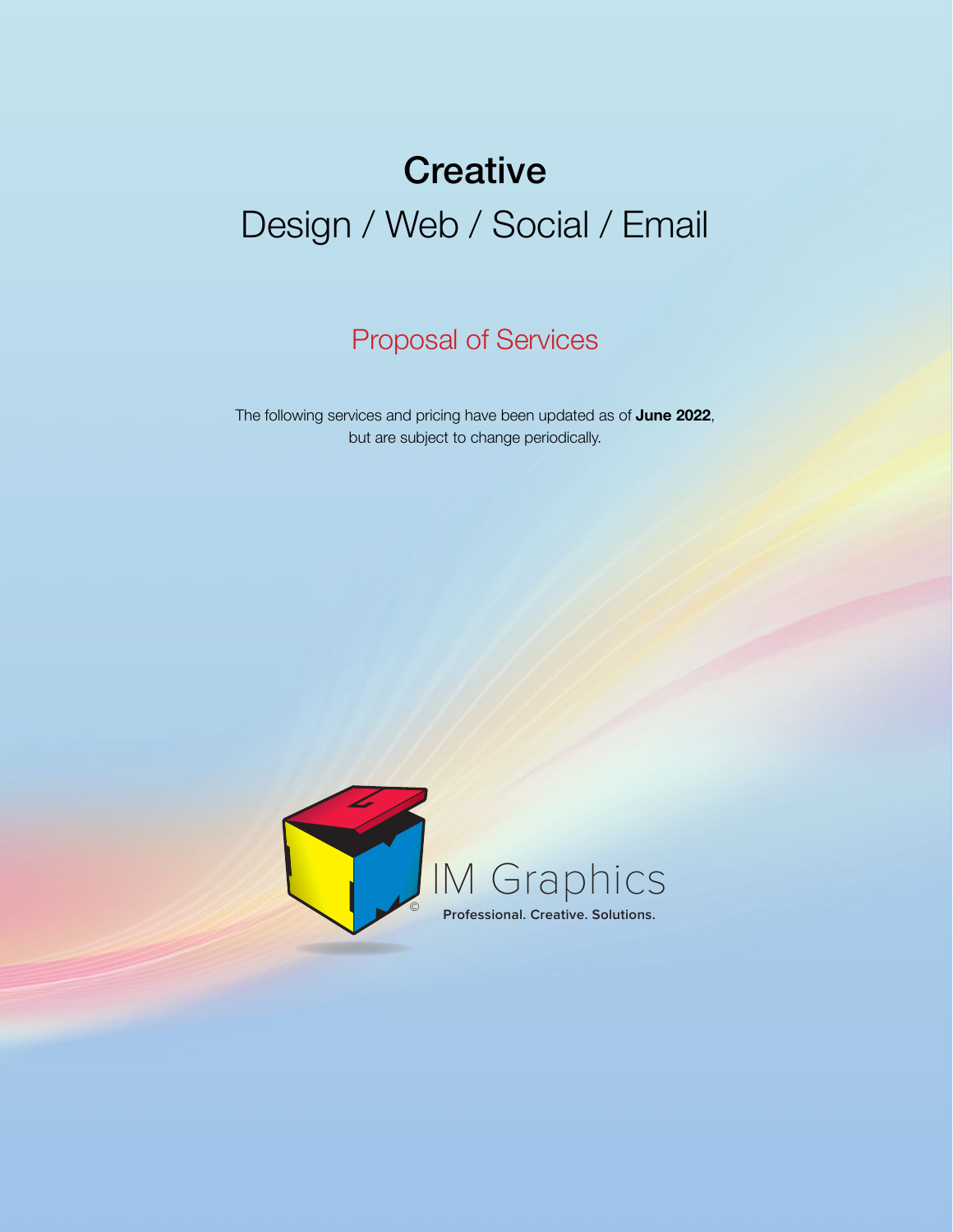### Contact Me

### **RANDY BRAUNSTEIN**

*Creative Solutions Director* Email: randyb@imgraphics.net Mobile: 954-871-9888 GVoice: 561-223-9423 Social: https://sleek.bio/imgraphicscmyk

### Creative Collateral

**Creative Collateral/Print and More.** Creatively designed and original layouts for collateral pieces, such as brochures, flyers, advertisements, banners, display graphics, presentations, wearables, specialties, etc. *Due to the customized and on-demand nature of such projects, each request will be provided with an estimate for the purpose of maintaining control of any budgetary concerns that you might have.*

### IM Graphics provides complete graphic design solutions for all things print and digital.

*To view examples of some of my work, please visit: [www.behance.net/imgraphicscmyk](http://www.behance.net/imgraphicscmyk) or [www.instagram.com/imgraphicscmyk](http://www.instagram.com/imgraphicscmyk)*

**Logo/Brand Development/Creation.** Original creation of a brand identity or improvement of an existing one. Includes finalized art in vector and/or pixel formats (PDF, JPG, PNG) for your print and digital uses. Corporate / Typographic logo identity design/original concept - starting at **\$936.00**  Brand schematic (type/colors/use) guidebook - starting at **\$378.00**  Logo recreation from existing client supplied artwork - starting at **\$360.00** 

**Annual Reports/Presentations.** Creation/development of a multi-page report or improvement of an existing file. Includes press-quality and distributable PDF. Optional HTML flip-book available. Pricing is on a per page layout basis at **\$72.00** each *(minimum \$360 invoice)*

**Creative Services/Consultation.** Complete graphic design services for all things print and digital. Most projects are flat-rate estimated, however we do offer an hourly rate of \$72.00 for specific requests and are invoiced in quarter hour increments after the first half hour.

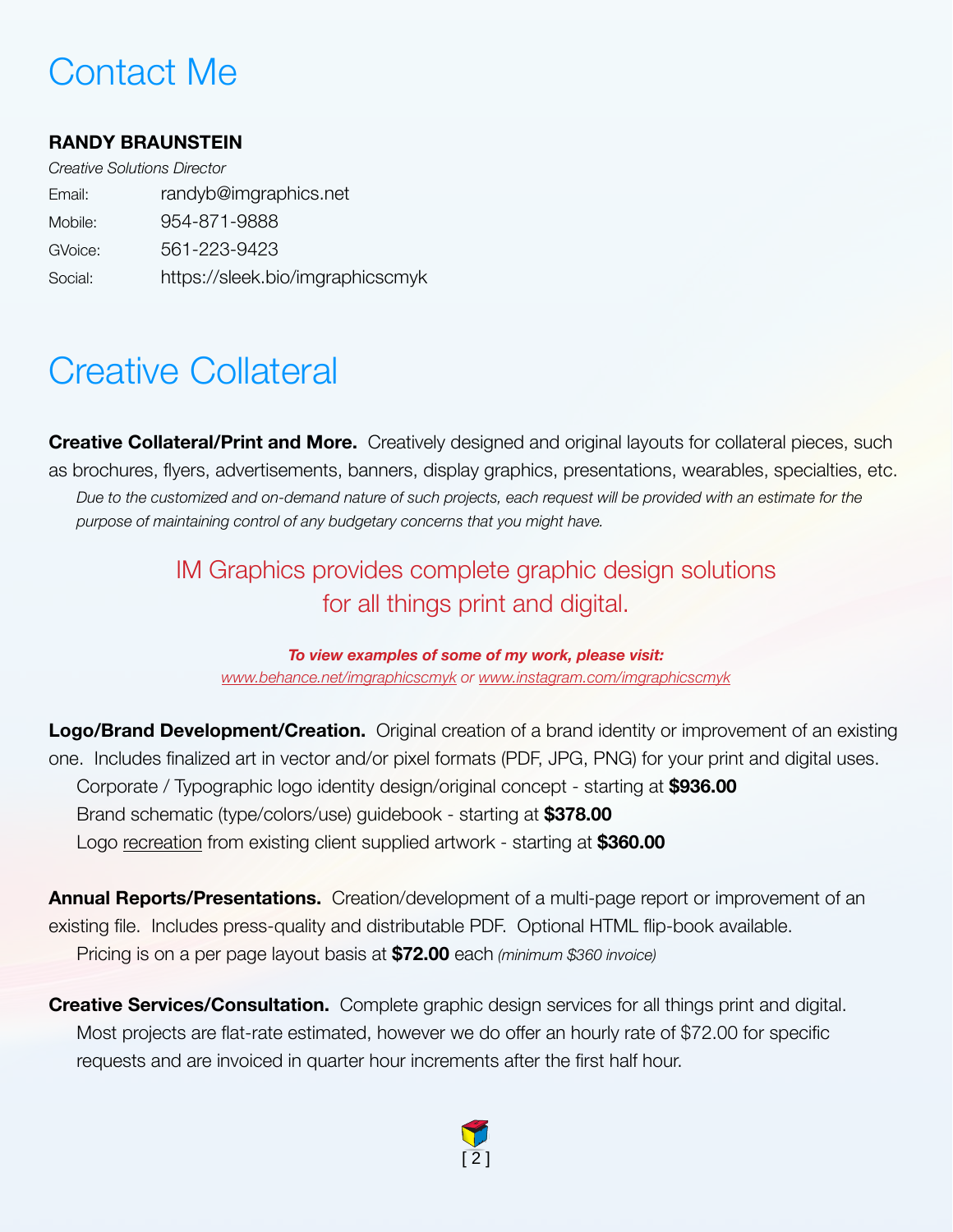# Websites / Landing Pages

**Wordpress Website** creation/development using Elementor(Pro) page builder and other necessary

plugins as part of our agency collective license with agreement. *Non-contract pricing available upon request.*

Starting at **\$1440.00**\* for initial 2-3 paged conceptual layout *(example: Home, About, Blog/News)*

**\$576.00**\* for landing page conceptual *(final production will include lead capture form)*

Final production to be invoiced at **\$234.00**\* per page/segment/section from conceptual approval. *\*Content Copywriting/Story Editing is NOT included. Additional layouts/multiple sets of revisions are billable.*

*Sites requiring advanced/pro plug-ins and/or particular customizations, eCommerce, donation forms, and/or include heavy imagery/content will be estimated independently.*

*Royalty free imagery available from multiple sources that we can recommend at discounted pricing and/or free.*

Google Analytics Code - installed at no charge, including access to reporting site.

**Hosting and Content Management Service** on our host server which includes basic SSL,

 scheduled backups, routine monitoring, and site revision/updates - starting at \$36/mo. *Websites that utilize/share in our agency plug-ins may incur additional charges if/and/or when moved to third party host to cover out-of-pocket expense(s) and to maintain site functionality.*

Content Copywriting for Website - starting at \$108.00/hr\*

 *This service is generally estimated based on requirements of content needed for corporate content, news, stories, events, etc. - minimum obligation, flat rate/agreements available.*

On-Demand Requests for non-contractual clients, creative and/or content editing/updates

 our studio rate is \$72.00/hr\*

 *\*Invoiced in quarter hour increments after first half-hour.*

### **Website Search Engine Optimization (SEO)**

 **\$720.00** initial site setup and optimization for up to a 10 pages, additional pages **\$90.00**/each SEO management plans available starting at **\$54.00**/month or on-demand.

#### Website design/development examples:

| www.AACY.org (GDUSA 2021 Web Design Award winner)              |  |
|----------------------------------------------------------------|--|
| www.HealthierTogetherPBC.org                                   |  |
| www.JenniFrumer.com                                            |  |
| www.RebeccaLynnHowardOfficial.com                              |  |
| www.Matrix-Z.com (GDUSA 2018 Web Design Award winner)          |  |
| www.FreeHealthcareWPB.org (GDUSA 2020 web design award winner) |  |
| www.ULPBC.org (GDUSA 2020 web design award winner)             |  |
|                                                                |  |

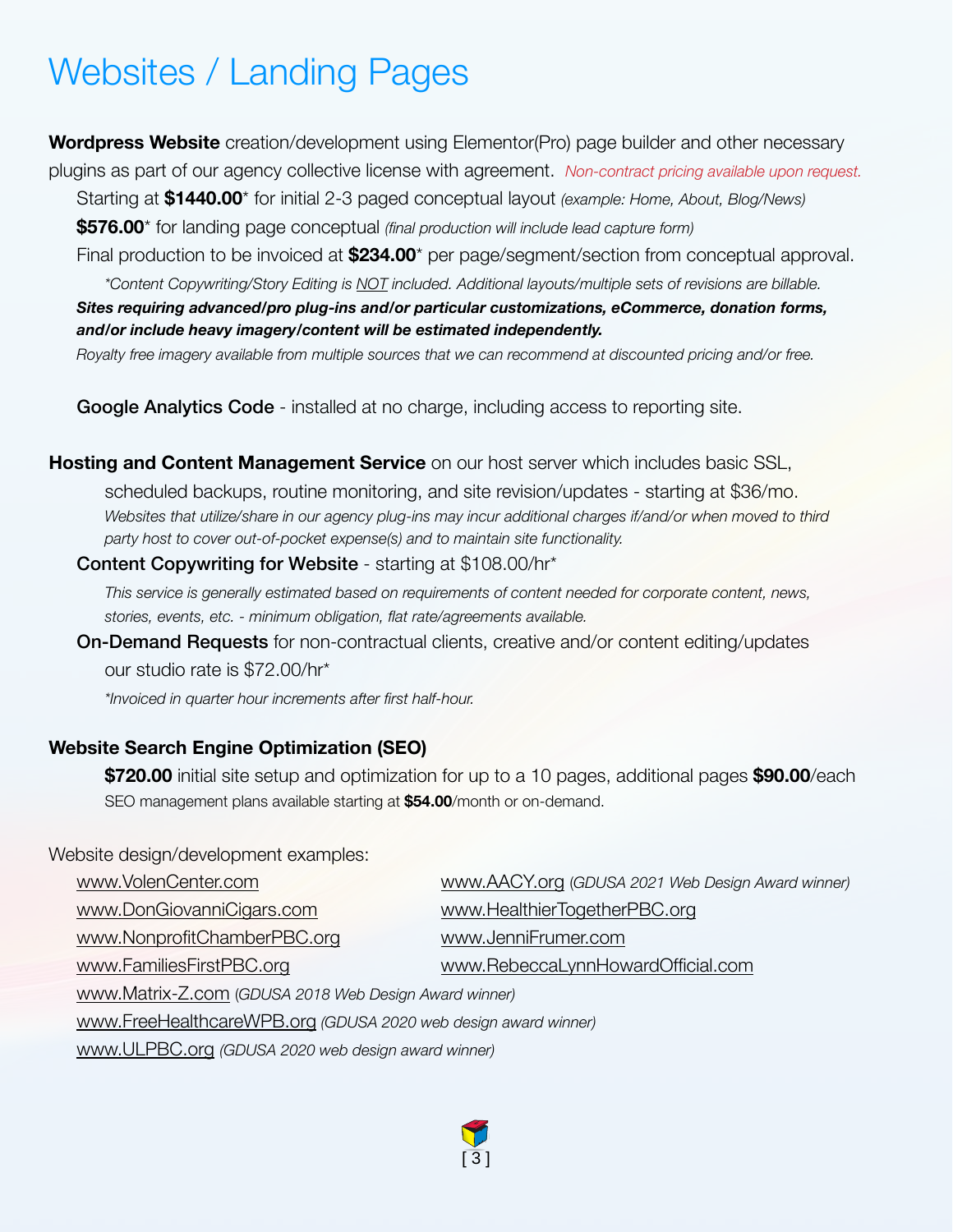### Social Media

**Social Media Setup.** Creation/development of social media visuals to match developed company imagery for brand consistency includes Facebook, Instagram, Twitter, LinkedIn, and YouTube. **\$432.00** initial set up. *Google My Business, Yelp! and others are additional.*

**Social Media Posting/Monitoring.** to/of Facebook, Instagram, Twitter, and LinkedIn which includes followups to comments as necessary and building likes and follows through invites*.* starts at **\$648/mo\***. *YouTube, Google My Business, Yelp! and others are additional.*

Posting frequency is ideally scheduled for approximately 2 to 3 times per week. We refine/optimize content provided by client and is scheduled for at least 2 weeks in advance.  *Rushed posts will be additional/billable time. Content copywriting is available at additional cost - see on-demand below. \*Price is inclusive of digital static layouts (animation/video is additional)*

*Holiday posts are NOT included - because this may be a touchy topic for some, depending upon industry, you must request any specific holiday(s) that you want highlighted as part of specific weekly postings ahead of time.*

#### **On-Demand Social / Content Creative**

Creative graphics and/or posting - \$72/hr *(invoiced in quarter hour increments after first half-hour)* Content/stories copywriting - starting at \$108/hr *(minimum obligation, flat-rate/agreements available)*

**Additional Lead Generating Options.** There are several ways to generate leads via the internet and social media. No one solution works for everyone via any specific outlet/platform, but all are for the purpose of increasing brand recognition. Here are a few suggestions…

**Cross links**/advertising with other business and industry online outlets *- free and/or paid options.*

**Google ReMarketing**: a basic info/worded banner ad which follows users across most social platforms and various websites - *see next page*

**Facebook Post Boosting**: starting from \$1/day and can be directed toward followers, followers and friends, or targeting groups. *Minimum spend may be required.*

**Twitter Promote Mode**: automatically promotes tweets at random intervals - starts at \$100/mo.

- **Google Search Advertising (PPC/SEM)**: also known as pay-per-click, utilizes ads with more focused audience targeting via search feeds. - *If interested, contact us for a customized estimate.*
- **Surveys/Promos/Events**: targeted "opt-in" and social lead generating option via your website, social, or email - *on-demand or on-going options are available.*